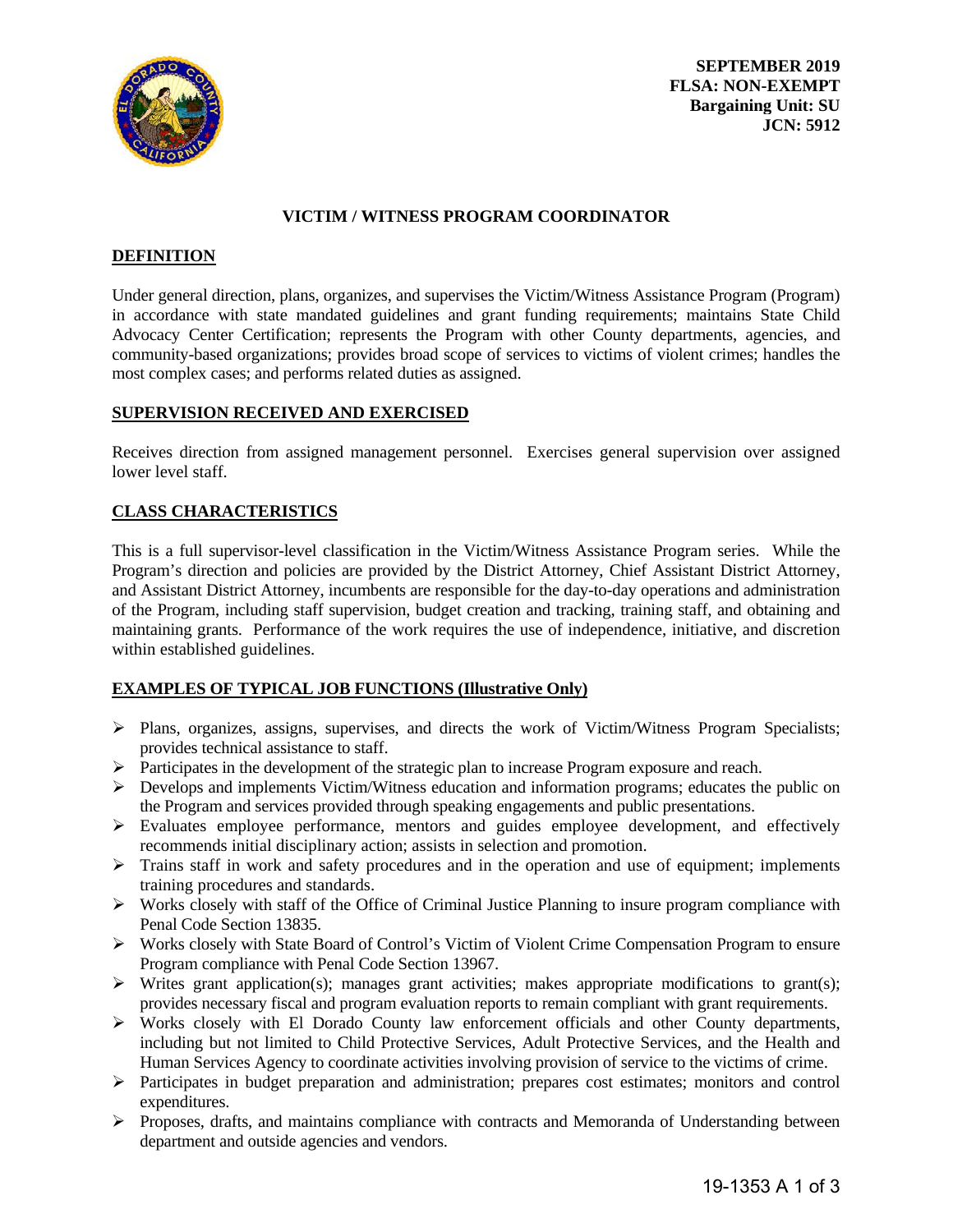Victim/Witness Program Coordinator Page 2 of 3

- $\triangleright$  Conducts intake evaluations of Program participants; including handling the more difficult situations.
- Reviews and evaluates legislation, codes, and administrative regulations, and develops Program features and procedures to ensure Program effectiveness and compliance with requirements.
- $\triangleright$  Develops and implements procedures and standards for Program case handling and management.
- $\triangleright$  Maintains records and prepares a variety of periodic and special reports, in statistical or numerical form, regarding victim/witness program activities and operations.
- $\triangleright$  Performs related duties as assigned.

# **QUALIFICATIONS**

## **Knowledge of:**

- $\triangleright$  Principles and practices of employee supervision, including work planning, assignment review and evaluation, discipline, and the training of staff in work procedures.
- $\triangleright$  Principles and practices of leadership.
- $\triangleright$  Applicable federal, state, and local laws and regulations.
- $\triangleright$  Basic principles, practices, and procedures of grant writing and compliance, funding sources, and funds disbursement.
- $\triangleright$  Principles and techniques of crisis intervention and trauma reduction.
- $\triangleright$  Advanced psychology and sociology as related to victims of crimes and their needs.
- $\triangleright$  Functions, processes, and terminology of the criminal justice system.
- $\triangleright$  Techniques for providing a high level of customer service by effectively dealing with the public, vendors, contractors, and County staff.
- $\triangleright$  The structure and content of the English language, including the meaning and spelling of words, rules of composition, and grammar.
- $\triangleright$  Modern equipment and communication tools used for business functions and program, project, and task coordination.
- $\triangleright$  Computers and software programs (e.g., Microsoft software packages) to conduct, compile, and/or generate documentation.

## **Ability to:**

- $\triangleright$  Select and supervise staff, provide training and development opportunities, ensure work is performed effectively, and evaluate performance in an objective and positive manner.
- $\triangleright$  Assist in developing and implementing goals, objectives, practices, policies, procedures, and work standards.
- $\triangleright$  Evaluate and develop procedures, standards, and methods for the Program based on legislative requirements.
- $\triangleright$  Perform crisis intervention, trauma reduction, and follow-up counseling assistance.
- Exercise independent judgment within established policy guidelines.
- $\triangleright$  Prepare clear and concise reports, correspondence, and other written material.
- $\triangleright$  Establish, maintain, and foster positive and effective working relationships with those contacted in the course of work.
- $\triangleright$  Effectively represent the department and the County in meetings with governmental agencies; community groups; various business, professional, and regulatory organizations; and in meetings with individuals.
- $\triangleright$  Effectively use computer systems, software applications, and modern business equipment to perform a variety of work tasks.
- $\triangleright$  Communicate clearly and concisely, both orally and in writing, using appropriate English grammar and syntax.
- $\triangleright$  Use tact, initiative, prudence, and independent judgment within general policy, procedural, and legal guidelines.